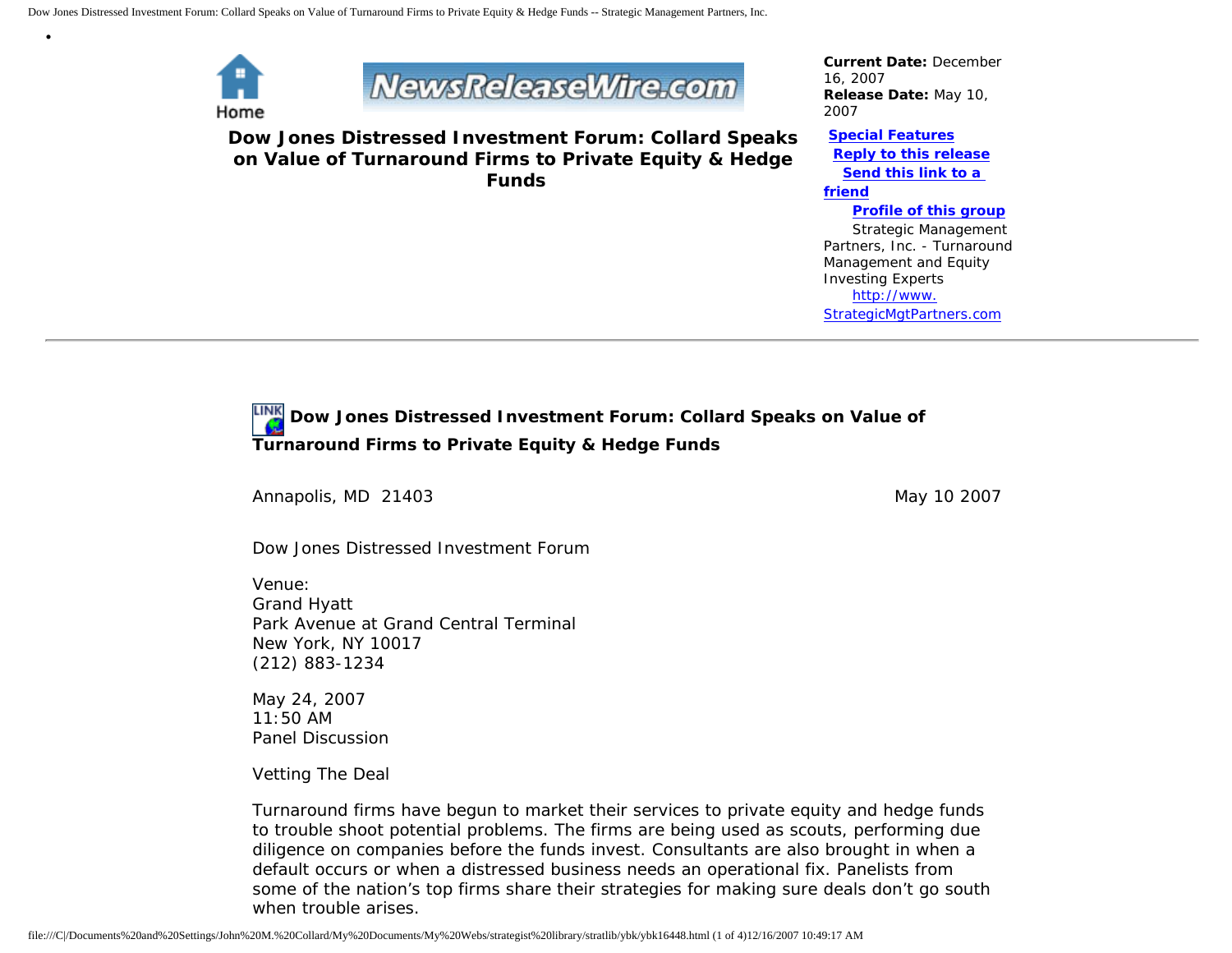Moderator: Marc Hopkins, Reporter, Dow Jones Daily Bankruptcy Review

Panelists: John M. Collard, Chairman, Strategic Management Partners, Inc. Daniel F. Dooley, Principal & Chief Operating Officer, MorrisAnderson & Associates Timothy J. Lewis, Principal, TRG Frank R. Mack, Managing Director, Conway MacKenzie & Dunleavy

Mr. Collard said "there is value-added realized when investors bring in turnaround professionals to run a company or advise private equity investors on investing in underperforming companies in which they want to invest. They bring a unique leadership style to focus on the immediacy of changes required. When a company is in trouble a different set of leadership skills is required to set the company back on a profitable path." "Focusing on exit strategies from the start is key to maximizing returns on investment."

"More private equity and hedge fund investors are seeking the help of turnaround experts, and many are adding this talent to their senior management roles."

www.StrategicMgtPartners.com

John M. Collard (Strategist@aol.com) Chairman Strategic Management Partners, Inc. 522 Horn Point Drive Annapolis, MD 21403 Phone : 410-263-9100 Fax : 410-263-6094

[www.StrategicMgtPartners.com](http://www.strategicmgtpartners.com/)

More Information [Dow Jones Distressed Investment Forum Agenda and Information](http://distressedinvestmentforum.dowjones.com/Default.aspx?pageid=403)

[Contact John M. Collard](http://www.expertclick.com/expertClick/contact/default.cfm?Action=ContactExpert&GroupID=1016) l='

[Ask a question with InterviewNetS](http://www.expertclick.com/expertClick/contact/default.cfm?GroupID=1016)M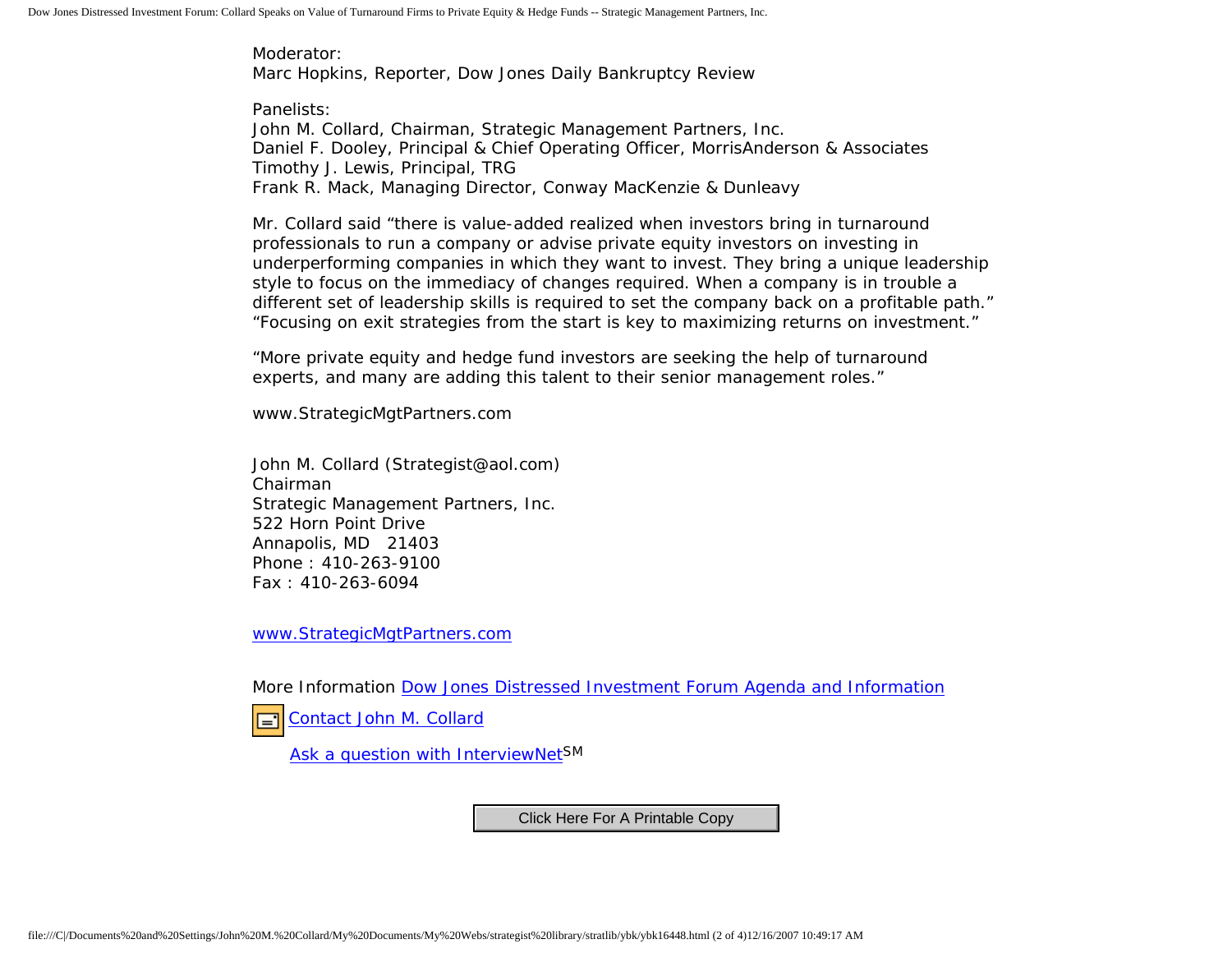|     | Other experts on these topics:   |
|-----|----------------------------------|
| 1.  | <b>Management</b>                |
| 2.  | Leadership                       |
| 3.  | <b>Planning</b>                  |
| 4.  | <b>Invest</b>                    |
| 5.  | <b>Strategy</b>                  |
| 6.  | <b>Small Business</b>            |
| 7.  | <b>Strategic Planning</b>        |
| 8.  | <b>Advisor</b>                   |
| 9.  | <b>Valuation</b>                 |
| 10. | <b>Transition</b>                |
| 11. | <b>Value</b>                     |
| 12. | <b>Bankruptcy</b>                |
| 13. | <b>Crisis Management</b>         |
| 14. | <b>Governance</b>                |
| 15. | <b>Investment Management</b>     |
| 16. | <b>CEO Effectiveness</b>         |
| 17. | <b>Executive Leadership</b>      |
| 18. | <b>Turnaround</b>                |
| 19. | <b>Corporate Change</b>          |
| 20. | <b>Ethical Issues/Management</b> |
| 21. | <b>Startup</b>                   |
| 22. | <b>Corporate Restructuring</b>   |
| 23. | <b>Executive Transition</b>      |
| 24. | <b>Turnaround Management</b>     |
| 25. | <b>Venture Capital</b>           |
| 26. | <b>Asset Recovery</b>            |

**27. [Corporate Renewal](http://www.expertclick.com/search/default.cfm?SearchCriteria=Corporate Renewal)**